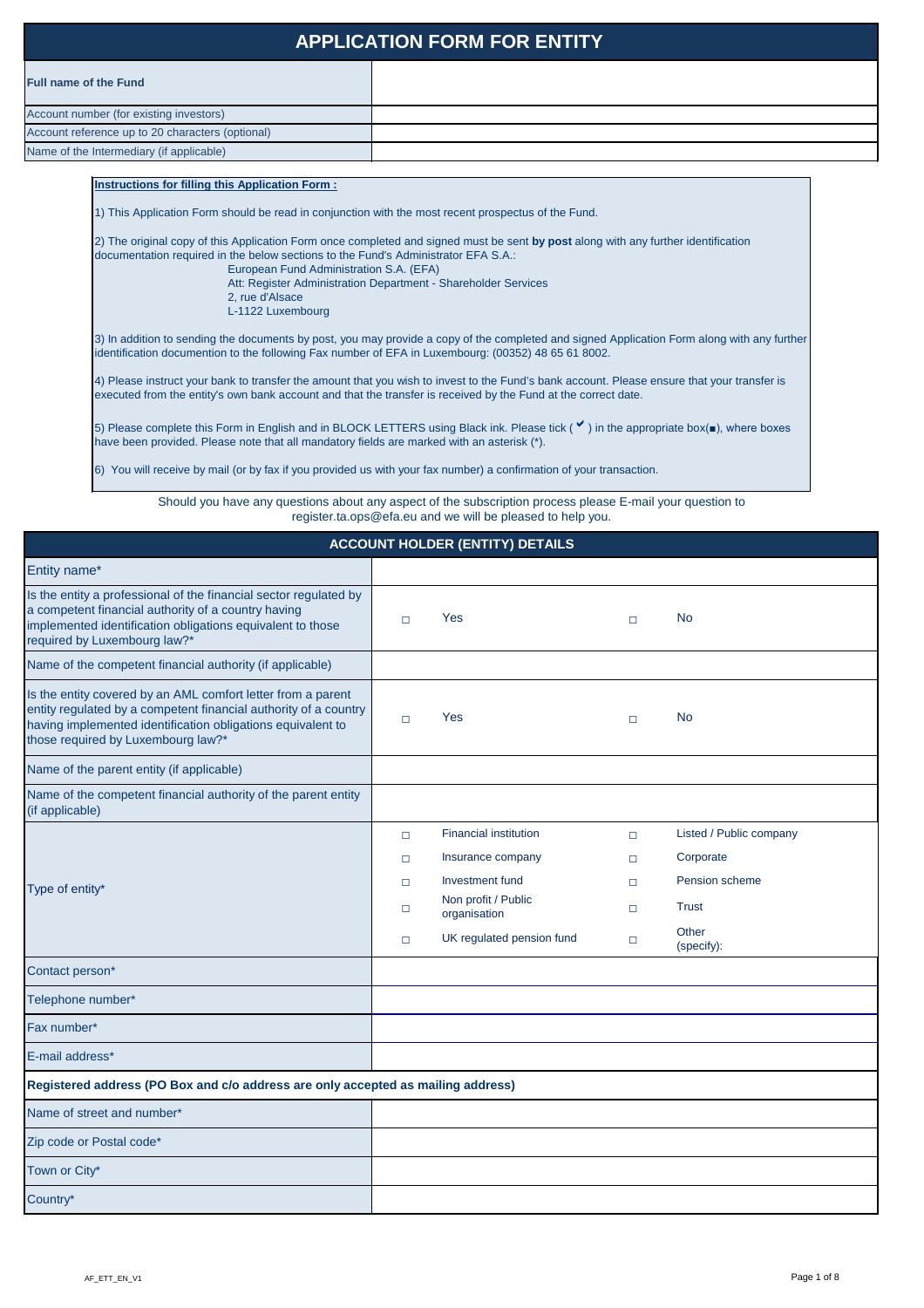| Mailing address (if different from registered address)                                                                                                                                                                                      |        |                              |        |                            |        |                      |
|---------------------------------------------------------------------------------------------------------------------------------------------------------------------------------------------------------------------------------------------|--------|------------------------------|--------|----------------------------|--------|----------------------|
| Addressee (if applicable)                                                                                                                                                                                                                   |        |                              |        |                            |        |                      |
| Name of street and number*                                                                                                                                                                                                                  |        |                              |        |                            |        |                      |
| Zip code or Postal code*                                                                                                                                                                                                                    |        |                              |        |                            |        |                      |
| Town or City*                                                                                                                                                                                                                               |        |                              |        |                            |        |                      |
| Country*                                                                                                                                                                                                                                    |        |                              |        |                            |        |                      |
| <b>Business activity</b><br>(not applicable if the entity is a regulated professional of the financial sector in an equivalent country or is covered by an AML comfort letter from<br>its parent entity regulated in an equivalent country) |        |                              |        |                            |        |                      |
| In case the statutes of your entity do not disclose in what line<br>of business your entity operates, please provide us with a<br>short description*                                                                                        |        |                              |        |                            |        |                      |
| In the case the money you intend to invest is not part of your<br>entity's ordinary income, please indicate the economic origin of<br>the money*                                                                                            |        |                              |        |                            |        |                      |
| EFA reserves the right to request documentary evidence relating to the source of funds in all instances.                                                                                                                                    |        |                              |        |                            |        |                      |
| (Purpose and intended nature of the investment as well as the economic origin of the funds invested)                                                                                                                                        |        | <b>INVESTMENT DETAILS</b>    |        |                            |        |                      |
|                                                                                                                                                                                                                                             | $\Box$ | Lump sum                     | $\Box$ | Daily                      | $\Box$ | Weekly               |
| Planned frequency of future investment*                                                                                                                                                                                                     | $\Box$ | <b>Monthly</b>               | $\Box$ | Quarterly                  | $\Box$ | Yearly               |
|                                                                                                                                                                                                                                             | $\Box$ | Other (specify):             |        |                            |        |                      |
|                                                                                                                                                                                                                                             | $\Box$ | Up to<br><b>EUR 10 000</b>   | $\Box$ | Up to<br><b>EUR 50 000</b> | $\Box$ | Up to<br>EUR 100 000 |
| Expected average amount per investment*                                                                                                                                                                                                     | $\Box$ | Over<br>EUR 100 000          | $\Box$ | Other (specify):           |        |                      |
| Expected total amount to invest*                                                                                                                                                                                                            | $\Box$ | $Up$ to<br><b>EUR 50 000</b> | $\Box$ | Up to<br>EUR 100 000       | $\Box$ | Up to<br>EUR 300 000 |
|                                                                                                                                                                                                                                             | $\Box$ | Up to<br><b>EUR 500 000</b>  | $\Box$ | Other (specify):           |        |                      |
| Expected period of investment*                                                                                                                                                                                                              | $\Box$ | Short term                   | $\Box$ | Middle term                | $\Box$ | Long term            |
|                                                                                                                                                                                                                                             | $\Box$ | Other (specify):             |        |                            |        |                      |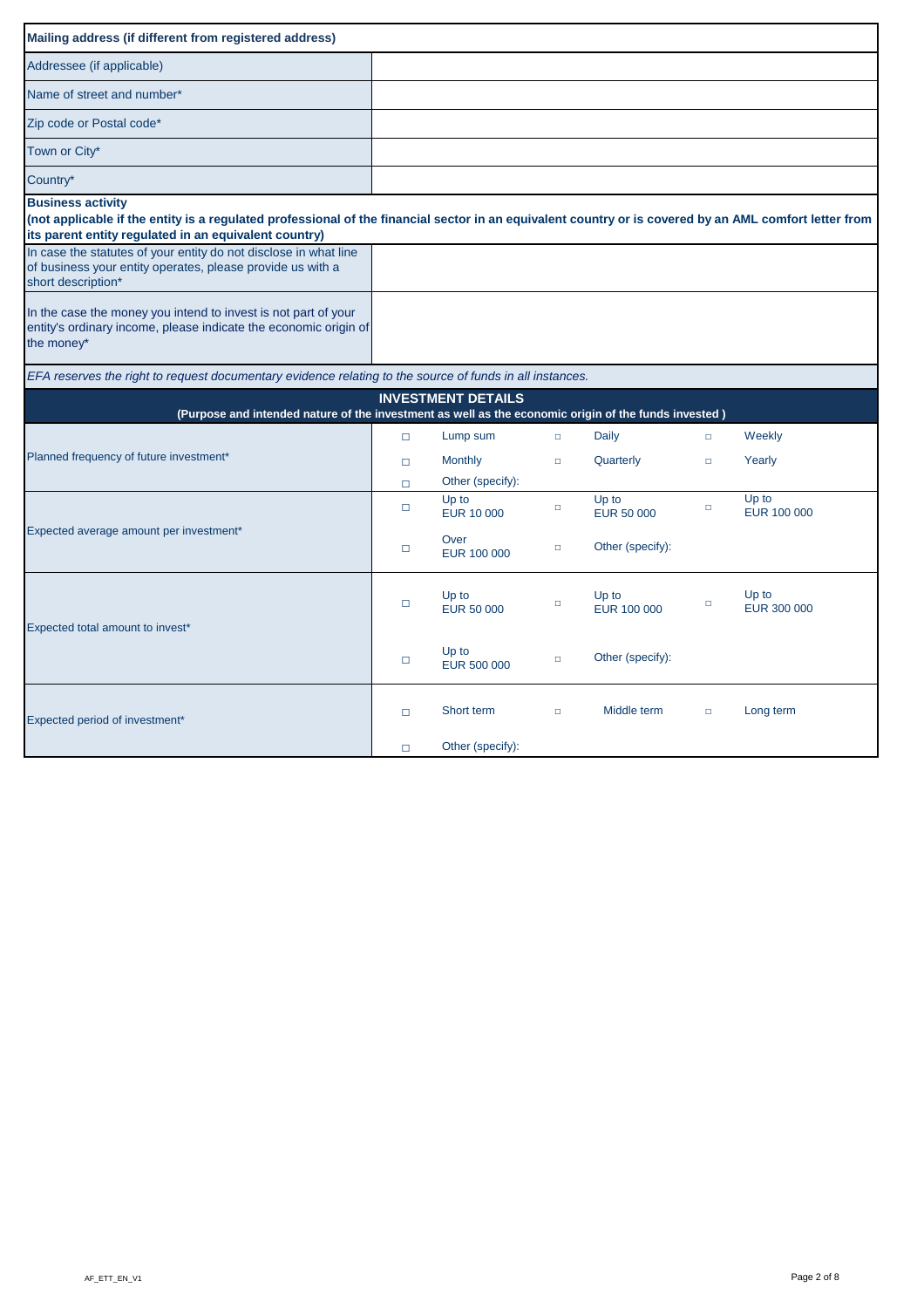# **WELL INFORMED INVESTOR (for investments into SIF/SICAR/RAIF only) - MAIN ACCOUNT HOLDER**

| Please tick one of the following declarations which most appropriately match with your entity                                                                                                                                                                                                                                                                                                                                                                                                                                                                                                                                                                                                                                                                                                                                                                                                                 |        |                                                                                                  |                                                                  |  |  |  |  |
|---------------------------------------------------------------------------------------------------------------------------------------------------------------------------------------------------------------------------------------------------------------------------------------------------------------------------------------------------------------------------------------------------------------------------------------------------------------------------------------------------------------------------------------------------------------------------------------------------------------------------------------------------------------------------------------------------------------------------------------------------------------------------------------------------------------------------------------------------------------------------------------------------------------|--------|--------------------------------------------------------------------------------------------------|------------------------------------------------------------------|--|--|--|--|
| 1. We are exempted to this condition as we are :                                                                                                                                                                                                                                                                                                                                                                                                                                                                                                                                                                                                                                                                                                                                                                                                                                                              |        |                                                                                                  |                                                                  |  |  |  |  |
| - an institutional investor or professional investor subscribing in our entity name and on our own behalf                                                                                                                                                                                                                                                                                                                                                                                                                                                                                                                                                                                                                                                                                                                                                                                                     |        |                                                                                                  |                                                                  |  |  |  |  |
| <b>OR</b>                                                                                                                                                                                                                                                                                                                                                                                                                                                                                                                                                                                                                                                                                                                                                                                                                                                                                                     |        |                                                                                                  |                                                                  |  |  |  |  |
| - part of the management of the fund subscribing in our entity name and on our own behalf                                                                                                                                                                                                                                                                                                                                                                                                                                                                                                                                                                                                                                                                                                                                                                                                                     |        |                                                                                                  |                                                                  |  |  |  |  |
| 2. We are a credit institution or a professional of the financial sector regulated by the financial supervision authority of a country been<br>considered as having implemented identification obligations equivalent to those required by Luxembourg law or a wholly owned subsidiary of<br>one of the aforementioned companies under the same group policy subscribing in our entity name on behalf of our client(s).<br>We hereby certify that the underlying client(s) / ultimate economic beneficiary(ies) is (are) well informed investor(s) in the sense of the<br>concerned law on SIF / SICAR / RAIF. We certify his (their) expertise, experience and knowledge in adequately appraising an investment in the<br>fund, as such the underlying client(s) / ultimate economic beneficiary(ies) is (are) consequently aware of the highly risky character of the<br>investment in the above named fund |        |                                                                                                  |                                                                  |  |  |  |  |
| 3. For other entities:<br>Please note that an additional declaration of well informed investor duly signed by the underlying client(s) / ultimate beneficiary(ies) can be                                                                                                                                                                                                                                                                                                                                                                                                                                                                                                                                                                                                                                                                                                                                     |        |                                                                                                  |                                                                  |  |  |  |  |
| required.                                                                                                                                                                                                                                                                                                                                                                                                                                                                                                                                                                                                                                                                                                                                                                                                                                                                                                     |        |                                                                                                  |                                                                  |  |  |  |  |
| 3.1. We hereby declare to adhere to the status of well informed investor according to the concerned<br>Luxembourg law as aforementioned relating to SIF / SICAR / RAIF.                                                                                                                                                                                                                                                                                                                                                                                                                                                                                                                                                                                                                                                                                                                                       |        | $\Box$                                                                                           |                                                                  |  |  |  |  |
| <b>AND</b>                                                                                                                                                                                                                                                                                                                                                                                                                                                                                                                                                                                                                                                                                                                                                                                                                                                                                                    |        |                                                                                                  |                                                                  |  |  |  |  |
| 3.2a. We invest a minimum of EUR 125 000.-*:                                                                                                                                                                                                                                                                                                                                                                                                                                                                                                                                                                                                                                                                                                                                                                                                                                                                  |        | $\Box$                                                                                           | * The minimum investment capital is a condition                  |  |  |  |  |
| <b>OR</b>                                                                                                                                                                                                                                                                                                                                                                                                                                                                                                                                                                                                                                                                                                                                                                                                                                                                                                     |        |                                                                                                  | applicable to each investor and/or underlying<br>client(s).      |  |  |  |  |
| 3.2b. We are subject of an assessment** made by:                                                                                                                                                                                                                                                                                                                                                                                                                                                                                                                                                                                                                                                                                                                                                                                                                                                              |        |                                                                                                  |                                                                  |  |  |  |  |
| i. for SIF/SICAR a credit institution within the meaning of Directive 2006/48/EC<br>or for RAIF a credit institution within the meaning of Regulation (EU) No<br>575/2013 of the European Parliament and of the Council of 26 June 2013 on<br>prudential requirements for credit institutions and investment firms and<br>amending Regulation (EU) No 648/2012,                                                                                                                                                                                                                                                                                                                                                                                                                                                                                                                                               | $\Box$ | ** Certifying the entity's and ultimate economic<br>beneficiary(ies)'s expertise, experience and |                                                                  |  |  |  |  |
| ii. an investment firm within the meaning of Directive 2004/39/EC,                                                                                                                                                                                                                                                                                                                                                                                                                                                                                                                                                                                                                                                                                                                                                                                                                                            |        | □                                                                                                | knowledge in adequately appraising an investment<br>in the fund. |  |  |  |  |
| iii. a management company within the meaning of Directive 2009/65/EC or                                                                                                                                                                                                                                                                                                                                                                                                                                                                                                                                                                                                                                                                                                                                                                                                                                       | $\Box$ |                                                                                                  |                                                                  |  |  |  |  |
| iv. for RAIF only an authorised alternative investment fund manager within the<br>meaning of Directive 2011/61/EU                                                                                                                                                                                                                                                                                                                                                                                                                                                                                                                                                                                                                                                                                                                                                                                             |        | $\Box$                                                                                           |                                                                  |  |  |  |  |

| Please note that investments into Specialised Investment Funds (SIF) under the Luxembourg amended law of 13th February 2007, Investment Companies in Risk Capital (SICAR)                 |
|-------------------------------------------------------------------------------------------------------------------------------------------------------------------------------------------|
| under the Luxembourg law of 15th June 2004 or Reserved Alternative Investment Funds (RAIF) under the Luxembourg law of 23rd July 2016 are restricted to well-informed investors           |
| only. In this context it is to be noted that besides professional and institutional investors any other investor confirming in writing that he/she adheres to the status of well-informed |
| investor who is investing at least EUR 125 000 or who benefits from an assessment made by a credit institution, investment firm, management company or by an authorised alternative       |
| investment fund manager in the case of RAIF certifying his/her expertise, his/her experience and his/her knowledge in adequately apprising an investment in the SIF/SICAR/RAIF            |
| qualifies as well-informed investor. However, none of the aforementioned conditions needs to be met by persons intervening in the management of a SIF/SICAR/RAIF. Please note that        |
| in addition to the foregoing, specific restrictions defined in the relevant fund prospectus (if any) must be complied with as well.                                                       |
|                                                                                                                                                                                           |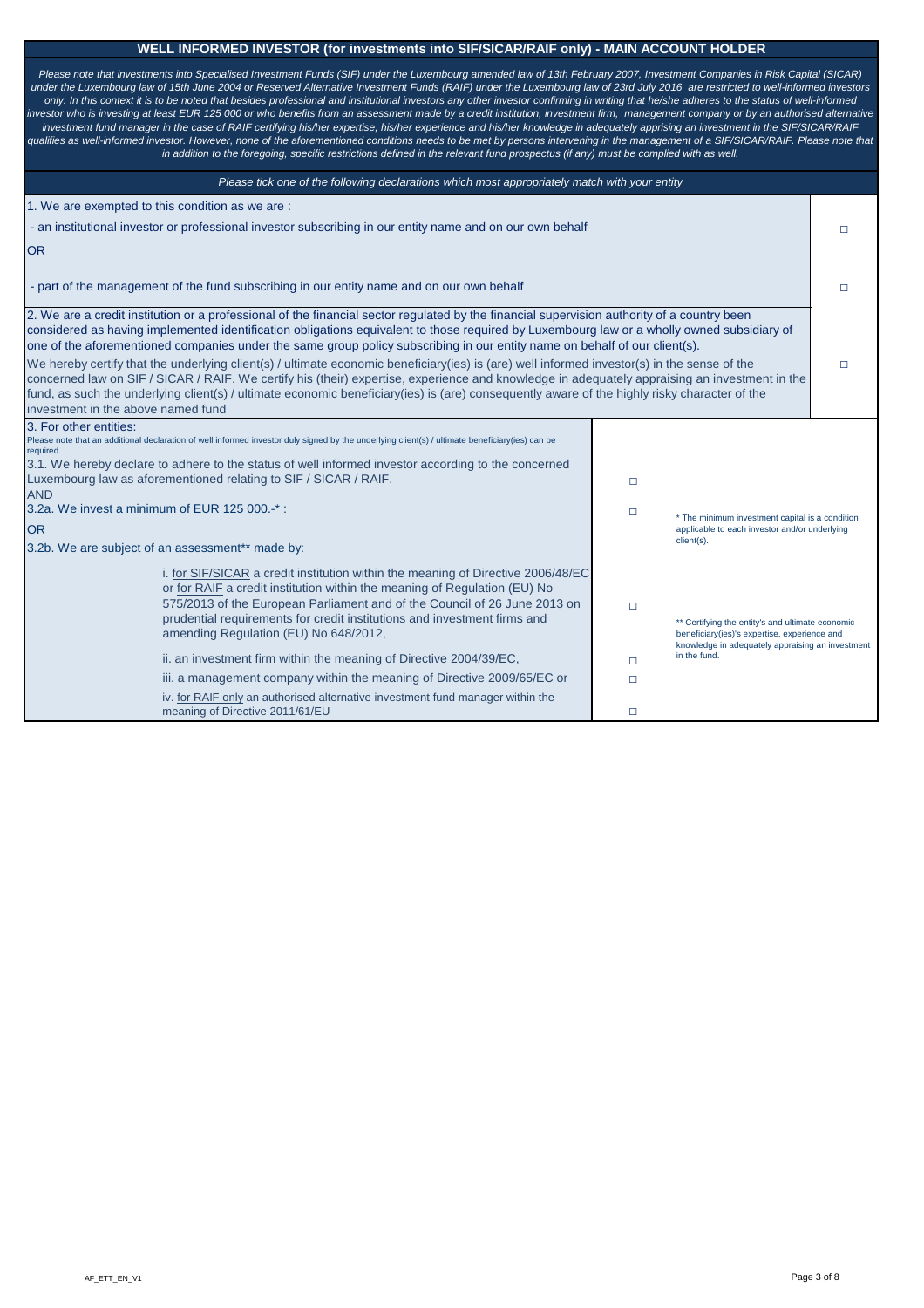| <b>FATCA Declaration Specified U.S. Person:</b>                                                                                                                  |              |
|------------------------------------------------------------------------------------------------------------------------------------------------------------------|--------------|
| a) The Entity is a Specified U.S. Person and the Entity's U.S. Federal Taxpayer Identifying Number (U.S. TIN) is :                                               |              |
| b) The Entity is not a Specified U.S. Person (please also complete pertaining sections below)                                                                    | $\Box$       |
| <b>Financial Institutions under FATCA</b>                                                                                                                        |              |
| If the Entity is a Financial Institution, please tick one of the below categories and provide the Entity's GIIN                                                  |              |
| Luxembourg Financial Institution or a Partner Jurisdiction Financial Institution                                                                                 | $\Box$       |
| <b>Registered Deemed Compliant Foreign Financial Institution</b>                                                                                                 | $\Box$       |
| <b>Participating Foreign Financial Institution</b>                                                                                                               | $\Box$       |
| Please provide the Entity's Global Intermediary Identification number (GIIN):                                                                                    |              |
| If the Entity is a Financial Institution but unable to provide a GIIN, please tick one of the below reasons                                                      |              |
| Partner Jurisdiction Financial Institution and has not yet obtained a GIIN                                                                                       | $\mathsf{L}$ |
| The Entity has not yet obtained a GIIN but is sponsored by another entity which does have a GIIN                                                                 |              |
| Please provide the sponsor's name and sponsor's GIIN :                                                                                                           |              |
|                                                                                                                                                                  |              |
|                                                                                                                                                                  |              |
| <b>Exempt Beneficial Owner</b>                                                                                                                                   |              |
| Certified Deemed Compliant Foreign Financial Institution (including a deemed compliant Financial<br>Institution under Annex II of the Agreement)                 |              |
| Non-Participating Foreign Financial Institution                                                                                                                  | $\Box$       |
| <b>Excepted Foreign Financial Institution</b>                                                                                                                    | $\Box$       |
| U.S. person but not a Specified U.S. person                                                                                                                      | □            |
| <b>Non-Financial Institutions under FATCA</b>                                                                                                                    |              |
| If the Entity is not a Financial Institution, please tick one of the below categories                                                                            |              |
| <b>Active Non-Financial Foreign Entity</b>                                                                                                                       | $\Box$       |
| <b>Passive Non-Financial Foreign Entity</b>                                                                                                                      | $\Box$       |
| If this box is ticked, please include Controlling Person self-certification forms for each of your<br><b>Controlling Persons that is a Specified U.S. person</b> |              |
| <b>Excepted Non-Financial Foreign Entity</b>                                                                                                                     | $\Box$       |
| The Entity is a U.S. person but not a Specified U.S. person                                                                                                      | $\Box$       |

### **US FOREIGN ACCOUNT TAX COMPLIANCE ACT ("FATCA") - ACCOUNT HOLDER**

If you have any questions related to your FATCA status, please speak with your tax adviser or your tax authorities.

For further information on FATCA, please refer to the IRS website[: http://www.irs.gov/Businesses/Corporations/Foreign-Account-Tax-Compliance-Act-FATCA.](https://www.irs.gov/businesses/corporations/foreign-account-tax-compliance-act-fatca) Please note your FATCA classification may differ from your CRS classification.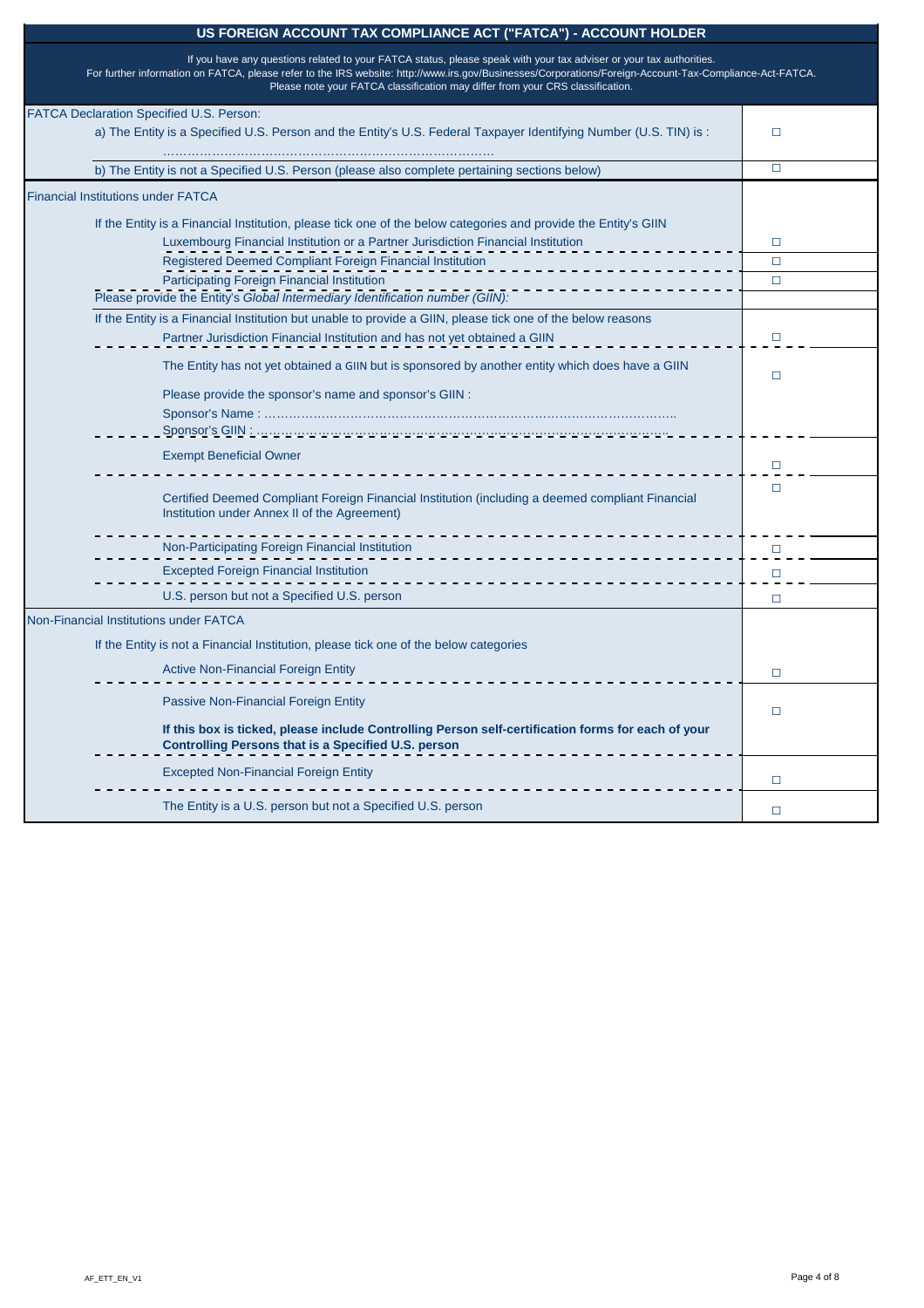| IF APPLICABLE - DETAILS OF POWER OF ATTORNEY (PoA)                                                                   |  |                                     |  |                                   |           |                                    |  |
|----------------------------------------------------------------------------------------------------------------------|--|-------------------------------------|--|-----------------------------------|-----------|------------------------------------|--|
| EFA is authorised to accept and execute any future<br>instructions received from the following entity for (if not    |  | <b>Subscriptions</b><br><b>ONLY</b> |  | <b>Redemptions</b><br><b>ONLY</b> |           | ALL dealing<br><b>instructions</b> |  |
| specified, PoA will be ALL dealing instructions)*                                                                    |  | Other (specify):                    |  |                                   |           |                                    |  |
| Name of the entity*                                                                                                  |  |                                     |  |                                   |           |                                    |  |
| The entity is a professional of the financial sector regulated by<br>a competent financial authority of its country* |  | Yes                                 |  |                                   | <b>No</b> |                                    |  |
| The contract of the contract of the contract of the contract of the contract of the contract of the contract of      |  |                                     |  |                                   |           |                                    |  |

| Name of the competent financial authority (if applicable) |  |
|-----------------------------------------------------------|--|
| <b>Residential address</b>                                |  |
| Name of street and number*                                |  |
| Zip code or Postal code*                                  |  |
| Town or City*                                             |  |
| Country*                                                  |  |
| <b>Contact person</b>                                     |  |
| Telephone number*                                         |  |
| Fax number*                                               |  |
| E-mail address*                                           |  |

#### **INTERNATIONAL EXCHANGE OF FISCAL INFORMATION - COMMON REPORTING STANDARD ("CRS") DECLARATION OF TAX RESIDENCY - ACCOUNT HOLDER**

|                                                                                                                                 | Entity Self-Certification is required in order to determine the tax residence(s) of the Account Holder for tax purposes. Please note that you may choose more than one country.                                                                                                                                                                                                                                         |        |
|---------------------------------------------------------------------------------------------------------------------------------|-------------------------------------------------------------------------------------------------------------------------------------------------------------------------------------------------------------------------------------------------------------------------------------------------------------------------------------------------------------------------------------------------------------------------|--------|
|                                                                                                                                 | Provision of the Tax Identifcation Number (TIN**) is required unless you are tax resident in a country / juridiction that does not issue a TIN**.<br>If you have any questions related to your CRS status, please speak with your tax adviser or your tax authorities.<br>For further information on CRS please refer to the OECD automatic exchange of information portal: http://www.oecd.org/tax/automatic-exchange. |        |
| <b>Entity's Tax Residence(s)</b>                                                                                                |                                                                                                                                                                                                                                                                                                                                                                                                                         |        |
| Country / jurisdiction:                                                                                                         | TIN**                                                                                                                                                                                                                                                                                                                                                                                                                   |        |
| Country / jurisdiction:                                                                                                         | TIN**                                                                                                                                                                                                                                                                                                                                                                                                                   |        |
| Country / jurisdiction:                                                                                                         | TIN**                                                                                                                                                                                                                                                                                                                                                                                                                   |        |
| If applicable, please specify the reason for non-availability of a TIN**:                                                       |                                                                                                                                                                                                                                                                                                                                                                                                                         |        |
| If the country of tax residence either does not issue a TIN or does not require the TIN to be disclosed, please indicate "N/A". | ** For further information, please refer to: http://www.oecd.org/tax/automatic-exchange/crs-implementation-and-assistance/tax-identification-numbers                                                                                                                                                                                                                                                                    |        |
| <b>Entity's CRS Classification</b>                                                                                              | The information provided in this section is for CRS, please note your CRS classification may differ from your FATCA classification                                                                                                                                                                                                                                                                                      |        |
| under A(6)(b) of Section VIII of the CRS resident in a Non-Participating Jurisdiction                                           | Custodial Institution, Depository Institution, Specified Insurance Company or Investment Entity other than an Investment Entity                                                                                                                                                                                                                                                                                         |        |
|                                                                                                                                 | An Investment Entity under A(6)(b) of Section VIII of the CRS resident in a Non-Participating Jurisdiction.<br>If this box is ticked, please include Controlling Person self-certification forms for each of your Controlling Persons                                                                                                                                                                                   |        |
| corporation which is a related entity of such a corporation                                                                     | Active Non-Financial Entity – (i) a corporation the stock of which is regularly traded on an established securities market or (ii) a                                                                                                                                                                                                                                                                                    | $\Box$ |
| traded:                                                                                                                         | If you fall under the definition of (i), please provide the name of the established securities market on which the corporation is regularly                                                                                                                                                                                                                                                                             |        |
|                                                                                                                                 |                                                                                                                                                                                                                                                                                                                                                                                                                         |        |
|                                                                                                                                 | If you fall under the definition of (ii), please provide the name of the regularly traded corporation that the entity is a Related Entity of:                                                                                                                                                                                                                                                                           |        |
|                                                                                                                                 |                                                                                                                                                                                                                                                                                                                                                                                                                         |        |
| Active Non-Financial Entity - a Government Entity or Central Bank                                                               |                                                                                                                                                                                                                                                                                                                                                                                                                         | $\Box$ |
| Active Non-Financial Entity - an International Organisation                                                                     | $\Box$                                                                                                                                                                                                                                                                                                                                                                                                                  |        |
| Active Non-Financial Entity – other than specified above (for example a start-up NFE or a non-profit NFE)                       | $\Box$                                                                                                                                                                                                                                                                                                                                                                                                                  |        |
| <b>Passive Non-Financial Entity</b>                                                                                             | If this box is ticked, please include Benefical Ownership/Controlling Person forms for each of your Controlling Persons                                                                                                                                                                                                                                                                                                 | $\Box$ |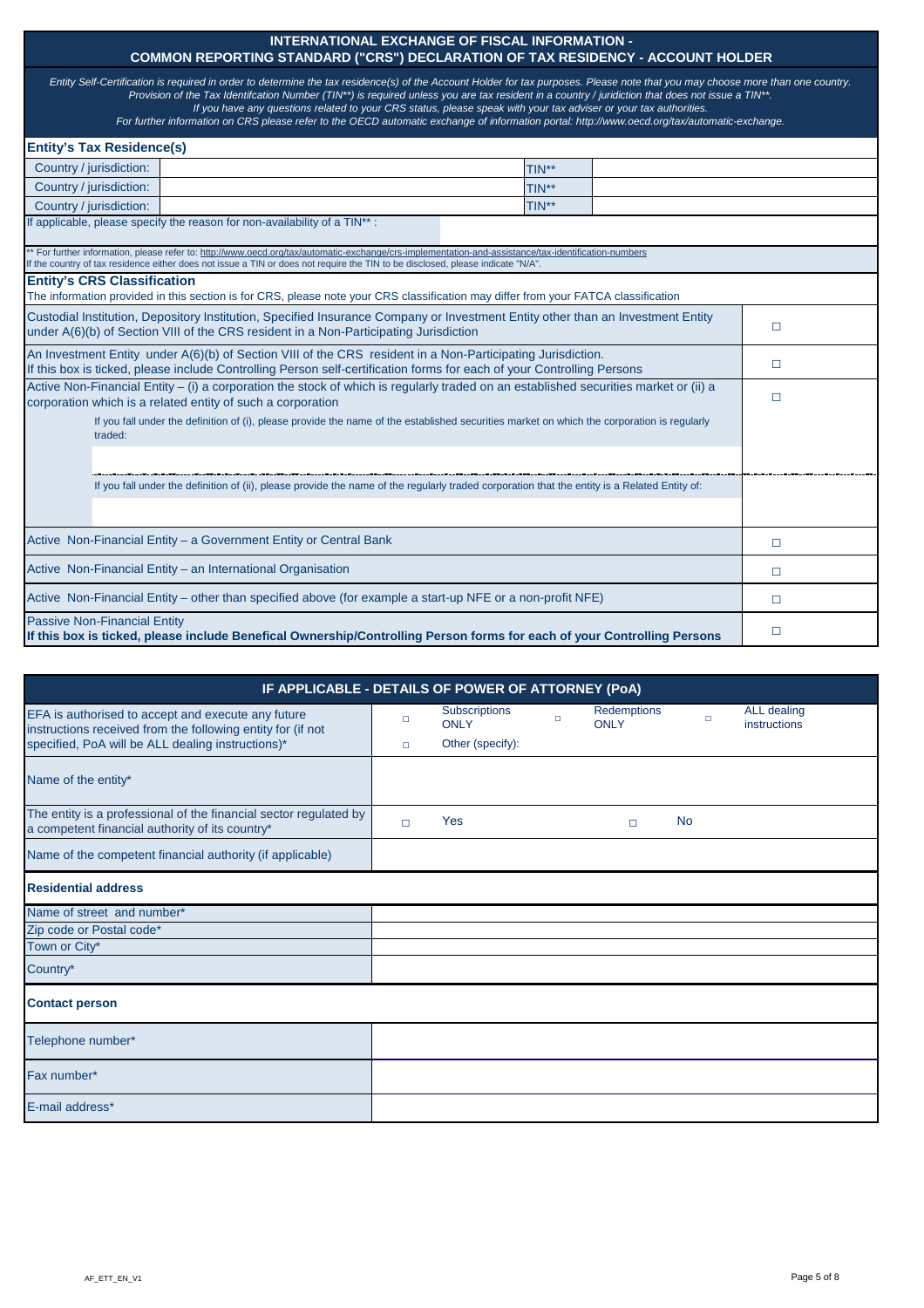| DIVIDEND INFORMATION (if applicable)<br>The following instructions will be applied only in accordance with terms and conditions of the prospectus of the fund we invest in $\dot{}$ |  |            |  |                                                                                   |  |
|-------------------------------------------------------------------------------------------------------------------------------------------------------------------------------------|--|------------|--|-----------------------------------------------------------------------------------|--|
| Dividend should be*                                                                                                                                                                 |  | Reinvested |  | Paid by transfer to the holder's bank<br>account (please fill bank details below) |  |

| Zip code or Postal code |  |
|-------------------------|--|
| Town or City            |  |
| Country                 |  |
| Contact person          |  |
| Telephone number        |  |
| Fax number              |  |
| E-mail address          |  |

| <b>BANK ACCOUNT DETAILS</b><br>(from which subscriptions are paid and to be used in case of redemption and/or dividend payments)                                                                                                                              |   |             |  |        |           |  |
|---------------------------------------------------------------------------------------------------------------------------------------------------------------------------------------------------------------------------------------------------------------|---|-------------|--|--------|-----------|--|
| According to the standard procedure EFA will only transfer redemption proceeds and dividends to the entity appearing as holder of the units/shares in the register of<br>unit/shareholders.                                                                   |   |             |  |        |           |  |
| The following details should be provided in order to ensure timely processing of payments made to you.                                                                                                                                                        |   |             |  |        |           |  |
| Name of the bank*                                                                                                                                                                                                                                             |   |             |  |        |           |  |
| Name of street and number*                                                                                                                                                                                                                                    |   |             |  |        |           |  |
| Zip code / Postal code and town*                                                                                                                                                                                                                              |   |             |  |        |           |  |
| Country*                                                                                                                                                                                                                                                      |   |             |  |        |           |  |
| BIC code of the bank*                                                                                                                                                                                                                                         |   |             |  |        |           |  |
| National code of the bank (e.g. BLZ, BC, Sort Code)*                                                                                                                                                                                                          |   |             |  |        |           |  |
| Bank account number*                                                                                                                                                                                                                                          |   |             |  |        |           |  |
| Bank account currency*                                                                                                                                                                                                                                        |   |             |  |        |           |  |
| IBAN format of the bank account number*                                                                                                                                                                                                                       |   |             |  |        |           |  |
| Full name of bank account holder*                                                                                                                                                                                                                             |   |             |  |        |           |  |
| BIC code of the bank account holder (if available)                                                                                                                                                                                                            |   |             |  |        |           |  |
| For settlements via clearing, please specify                                                                                                                                                                                                                  | □ | Clearstream |  | $\Box$ | Euroclear |  |
| Clearing bank account number                                                                                                                                                                                                                                  |   |             |  |        |           |  |
| Please be advised that EFA will have the right to verify that information. As part of such verification process EFA might therefore ask you to provide<br>documentary evidence of the information provided especially in case of change of your bank details. |   |             |  |        |           |  |

| <b>REPORTING</b>                                            |        |                  |        |           |        |                  |
|-------------------------------------------------------------|--------|------------------|--------|-----------|--------|------------------|
| 1. EFA should provide a contract note of each transaction*  | $\Box$ | To the holder(s) |        | and/or    | $\Box$ | To a third party |
| 2. EFA should provide a <b>holding statement</b> to*        | $\Box$ | To the holder    |        | and/or    | $\Box$ | To a third party |
| on the following basis*                                     | $\Box$ | <b>Monthly</b>   | $\Box$ | Quarterly | $\Box$ | Yearly (default) |
| using the following media*                                  | $\Box$ | Postal (default) | $\Box$ | Fax       | $\Box$ | E-mail           |
| EFA should provide the reporting in the following language* | $\Box$ | French           | $\Box$ | English   | $\Box$ | German           |
|                                                             | $\Box$ | <b>Swedish</b>   | $\Box$ | Italian   |        |                  |
| EFA should provide the reporting in the following currency  |        |                  |        |           |        |                  |
| Name of the third party (if applicable)                     |        |                  |        |           |        |                  |
| Relation with the main account holder                       |        |                  |        |           |        |                  |
| Name of street and number                                   |        |                  |        |           |        |                  |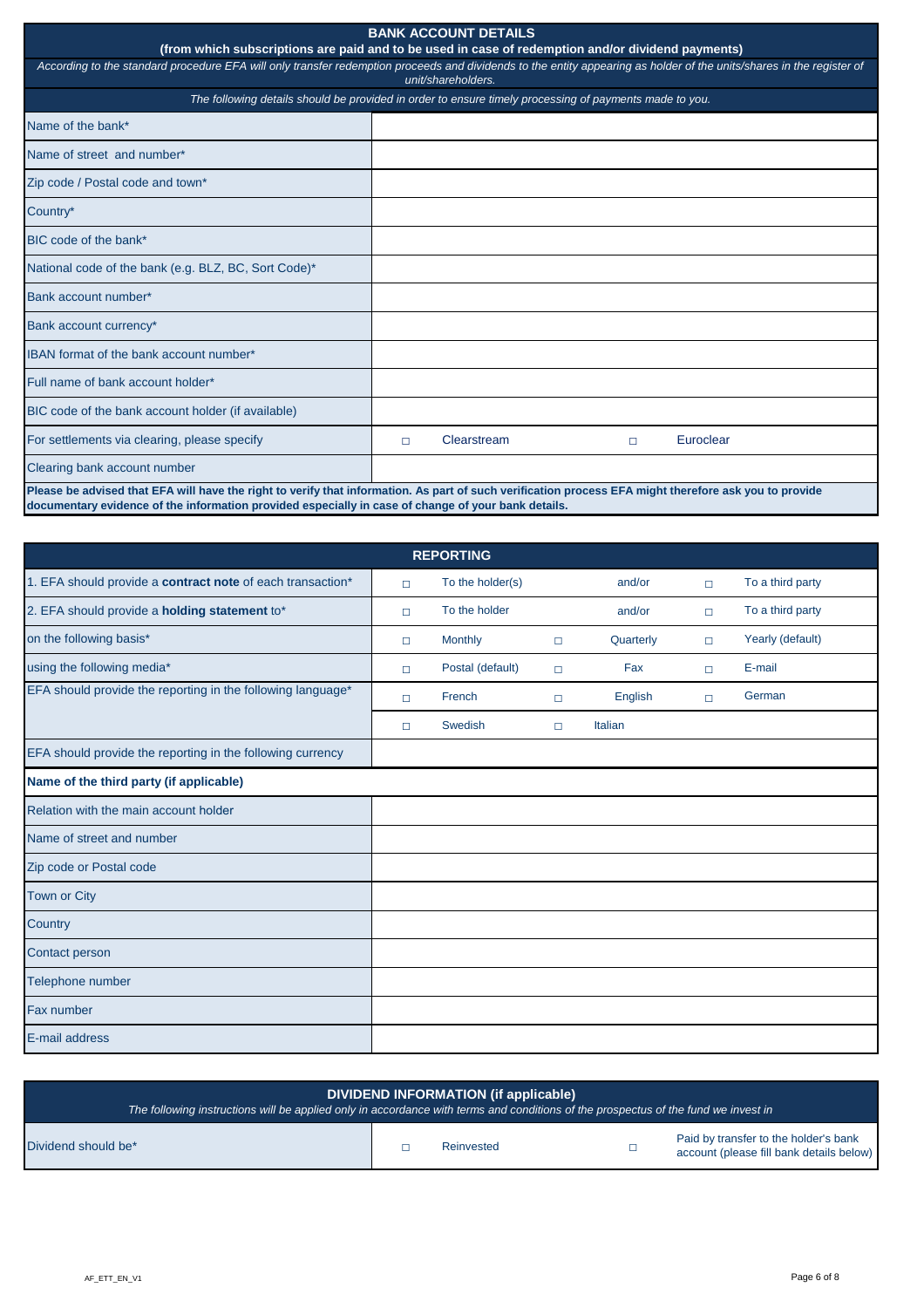### **IF YOU ARE INVESTING IN AN INSTITUTIONAL SHARE CLASS**

| Institutional investors stricto sensu, such as banks and other professionals of the financial sector, insurance and reinsurance<br>companies, social security institutions and pension funds, charitable institutions, industrial, commercial and financial group<br>companies, all subscribing on their own behalf, and the structures which such institutional investors put into place for the<br>management of their own assets. |     | П            |
|--------------------------------------------------------------------------------------------------------------------------------------------------------------------------------------------------------------------------------------------------------------------------------------------------------------------------------------------------------------------------------------------------------------------------------------|-----|--------------|
| Credit institutions and other professionals of the financial sector investing in their own name but on behalf of institutional investors<br>as defined above.                                                                                                                                                                                                                                                                        |     | $\mathsf{L}$ |
| Credit institutions and other professionals of the financial sector established in Luxembourg or abroad which invest in their own<br>name but on behalf of their non institutional clients on the basis of a discretionary management mandate.                                                                                                                                                                                       |     | П            |
| Collective investment undertakings established in Luxembourg or abroad.                                                                                                                                                                                                                                                                                                                                                              |     | П            |
| Holding companies or similar entities, whether Luxembourg-based or not, whose shareholders are institutional investors as<br>described above.                                                                                                                                                                                                                                                                                        |     | $\Box$       |
| Holding companies or similar entities, whether Luxembourg-based or not, whose shareholder(s) is (are) individual person(s) which<br>may reasonably be regarded as sophisticated investor(s) and where the purpose of the holding company is to hold important<br>financial interests/investments for an individual or a family.                                                                                                      |     | П            |
| A holding company or similar entity, whether Luxembourg-based or not, which as a result of its structure and activity has a true<br>substance and holds important financial interests / investments.                                                                                                                                                                                                                                 |     | П            |
| We hereby confirm that EFA will be informed as soon as possible in case we no longer qualify as institutional investor. We<br>understand that in such case the investment must be redeemed or switched out of the institutional share class.                                                                                                                                                                                         | Yes | $\Box$       |

*In case of an investment to be made into an institutional share class, which is not intended to be placed with the public, please be aware that you must qualify as an institutional investor. Proof of such qualification may be requested.* 

| $\alpha$ indicity commitmental fronts of this underlying shortles) / unimate scontomic beneficially (iss) related to the<br>investment is named on a list of prohibited countries, territories, entities and individuals maintained by the<br>OFAC, the EU and our / mother entity's Financial Supervision Authority.                                                                                                   |        |        |            |                |
|-------------------------------------------------------------------------------------------------------------------------------------------------------------------------------------------------------------------------------------------------------------------------------------------------------------------------------------------------------------------------------------------------------------------------|--------|--------|------------|----------------|
| 3. Use of fax                                                                                                                                                                                                                                                                                                                                                                                                           |        |        |            |                |
| If no preference is expressed EFA will assume that fax authority is required).<br>EFA is authorised to accept and execute any future instruction received by fax                                                                                                                                                                                                                                                        |        |        |            |                |
| Fax authority shall remain in force until notice in writing of its termination is received by EFA.                                                                                                                                                                                                                                                                                                                      | $\Box$ | Yes    | $\Box$     | N <sub>o</sub> |
| We assume all risks, eg those arising from an error in communication or comprehension as well as those<br>arising from fraud resulting from the use of this communication mean considering it may prove difficult or<br>impossible to detect forgery, and we relieve EFA from any and all responsibility in this respect.                                                                                               |        |        |            |                |
| <b>4. Fund Prospectus</b>                                                                                                                                                                                                                                                                                                                                                                                               |        |        |            |                |
| We hereby confirm that we are aware of the terms and conditions of the Prospectus of the fund we subscribe,<br>including but not limited to the fact that such fund is not registered under the United States Securities Act of<br>1933 or under any other law or regulation governing the United States securities industry and the investment,<br>registered in our entity name, is not made on behalf of US persons. |        | $\Box$ | <b>Yes</b> |                |
| 5. Update                                                                                                                                                                                                                                                                                                                                                                                                               |        |        |            |                |
| We hereby confirm that EFA will be informed as soon as possible of any change relating to our entity (eg entity<br>name, address, contact persons / authorized signatories); our status (eg no longer under supervision); our<br>structure (eg change of entity shareholders) or to the economical beneficiary of the investment.                                                                                       |        | $\Box$ | <b>Yes</b> |                |

| <b>DECLARATIONS</b>                                                                                                                                                                                                                                                                                                                                                                                                                                                              |        |            |        |           |
|----------------------------------------------------------------------------------------------------------------------------------------------------------------------------------------------------------------------------------------------------------------------------------------------------------------------------------------------------------------------------------------------------------------------------------------------------------------------------------|--------|------------|--------|-----------|
| 1. Beneficial owner declaration                                                                                                                                                                                                                                                                                                                                                                                                                                                  |        |            |        |           |
| We hereby confirm that the investment registered in our entity's name is made on behalf of our own entity :                                                                                                                                                                                                                                                                                                                                                                      | $\Box$ | <b>Yes</b> | $\Box$ | <b>No</b> |
| Please note that an additional declaration providing the name, information details and documents of<br>identification of entity shareholder(s) / ultimate beneficiary(ies) can be required.                                                                                                                                                                                                                                                                                      |        |            |        |           |
| 2. Identification of underlying beneficial owners                                                                                                                                                                                                                                                                                                                                                                                                                                |        |            |        |           |
| Only for entities regulated by the financial supervision authority of a country been considered as having<br>implemented identification obligations equivalent to those required by Luxembourg law and their wholly owned<br>subsidiaries                                                                                                                                                                                                                                        |        |            |        |           |
| In the case of investments registered in our entity name but on behalf of our clients, we hereby confirm that the<br>identification and verification of the identity of underlying client(s), including any ultimate economic<br>beneficiary(ies) of the investment, as well as the origin of the money invested in the fund has been executed<br>and archived in line with the AML-TF obligations to which we are subject by our financial authority or by our<br>group policy. |        | $\Box$     | Yes    |           |
| We hereby confirm that none of the underlying client(s) / ultimate economic beneficiary(ies) related to the                                                                                                                                                                                                                                                                                                                                                                      |        |            |        |           |